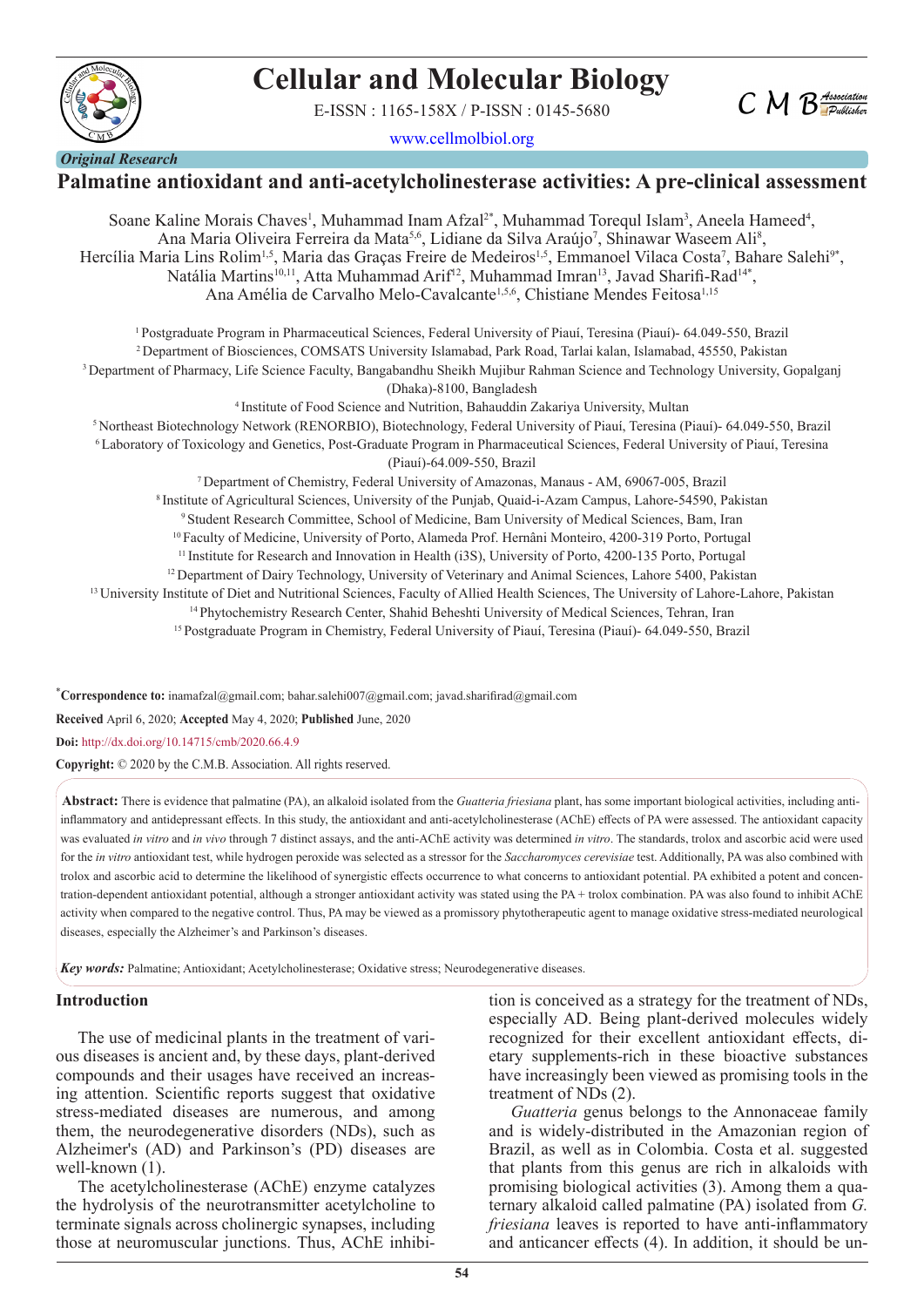derlined that, phytochemicals having antioxidant capacity may impart an anti-inflammatory activity, such as essential oils (5). Thus, this study aims to assess the antioxidant and anti-AChE capacities of PA by adopting a number of pre-clinical (*in vitro* and *in vivo*) testing methods*.*

#### **Materials and Methods**

#### *Source of palmatine*

*G. friesiana* leaves were collected in January (2016) in Amazon, Brazil. A voucher specimen (#7341) was also deposited in the Department of Biology, Institute of Biological Sciences UFAM, Brazil. PA extraction and isolation processes were carried out as previously reported by Costa et al. (3).

### **Antioxidant assays**

### *Sample preparation*

For antioxidant assays, PA and the standards, ascorbic acid (AA) and trolox (TRO) were diluted with 0.05% Tween 80 dissolved in 0.9% NaCl (vehicle) solution to attain a concentration range of  $1-50 \mu g/ml$ .

#### *In vitro antioxidant tests*

#### *1,1-diphenyl-2-picrylhydrazyl (DPPH●) radicalscavenging*

DPPH radical scavenging activity was assessed using the method described by Manzocco et al. (6). Briefly, 0.3 ml of sample (PA / TRO / AA / PA + TRO / PA + AA) was added to 2.7 ml of ethanolic solution of DPPH (0.5 mM). After 30 min, the absorbance was measured by using a spectrophotometer at 517 nm. The co-treatment groups were performed with AA or TRO at 10 µg/ ml. For negative control (NC), 0.3 ml of vehicle (0.05% Tween 80 dissolved in 0.9% NaCl) was added to the DPPH solution. The DPPH radical scavenging potential was calculated using the following equation:

% scavenging of DPPH $\bullet$  =  $[(A_{br} - A_{ar})/A_{br}] \times 100$ , where  $A_{bc}$  and  $A_{ac}$  are the absorbance of DPPH $\bullet$  before and after the reaction, respectively.

#### *2,2-azino-bis(3-ethylbenzthiazoline-6-sulfonic acid) (ABTS●+) radical scavenging*

The ABTS radical scavenging activity was performed using the method described by Seeram et al. (7), with a slight modification. Briefly, the ABTS<sup>\*+</sup> was produced by the addition of solid manganese dioxide (80 mg) to an aqueous solution of 5 mM ABTS in buffer Na<sup>+</sup>/K<sup>+</sup> (pH 7.0). Then, 2.8 ml of the sample was added to 0.2 ml of ABTS solution. After 5 min, the absorbance was measured at 750 nm. The ABTS<sup>\*+</sup> scavenging capacity was determined using the following equation:

% scavenging of ABTS<sup>\*+</sup> =  $[(A_{br} - A_{ar})/A_{br}] \times 100$ , where  $A_{b_r}$  and  $A_{a_r}$  are the absorbance of  $\angle$ ABTS<sup>\*+</sup> before and after the reaction, respectively.

### *Hydroxyl (●OH) radical scavenging*

The ability of studied samples to scavenge  $\bullet$ OH was determined according to the method described by Ruch et al. (8). Briefly, a solution of 40 mM  $H_2O_2$  was prepared in phosphate buffer saline (PBS:  $50 \text{ mM}$ , pH 7.4). The initial absorbance was read at 230 nm by using a

spectrophotometer, following to the addition of specific concentrations of samples and co-treatments. The final absorbance was measured at 230 nm after 10 min of sample addition. The percentage scavenging of ●OH was calculated by using the following equation:

% scavenging of  $\text{OH} = \left[ (A_0 - A)/A_0 \right] \times 100$ , where  $A_0$  and A are the absorbance of control and test sample, respectively.

#### *Nitric oxide (NO) radicalscavenging*

In this assay, 0.375 ml of the test sample was added to 1.5 ml of sodium nitroprusside (10 mM) and 0.375 ml of PBS (pH 7.4) and the absorbance  $(A_{b})$  was read at 546 nm in a spectrophotometer. After incubating the reaction mixture at 37 °C for 1 h, 1 ml of the aliquot was mixed with 1 ml of Griess reagent [(1.0 ml sulfanilic acid reagent (0.33% in 20% glacial acetic acid at room temperature for 5 min with 2 ml of naphthylethylenediamine dichloride  $(0.1\%$  w/v)]. The reaction mixture was then incubated at room temperature for 30 min and the final absorbance  $(A<sub>a</sub>)$  was measured at the same wavelength. For NC, 0.375 ml of the vehicle was treated accordingly (9). The NO scavenging capacity was calculated using the following equation:

% scavenging of NO $\bullet = [(A_{br} - A_{ar})/A_{br}] \times 100$ , where  $A_{\text{br}}$  and  $A_{\text{ar}}$  are the absorbance of NO before and after of the addition of Griess reagent, respectively.

#### *Lipid peroxidation inhibition*

The thiobarbituric acid reactive substances (TBARS) formation assay was performed by using egg lipoprotein re-constituted in phosphate buffered saline (PBS; 20 mM, pH 7.4). Briefly, 0.1 ml of sample was added to 1 ml egg yolk  $(1\% \text{ v/v})$ , following to an addition of 0.1 ml of 2,2'-azobis (2-methylpropionamidine) dihydrochloride (AAPH; 0.12 M). The reaction mixture was incubated at 37 °C for 15 min. After cooling, 0.5 ml of trichloroacetic acid (TCA; 15%) was added to 0.5 ml of the aliquot of the sample and the mixture was centrifuged at 1,200 rpm for 10 min. Then, an aliquot of 0.5 ml of the supernatant was mixed with 0.5 ml of thiobarbituric acid (TBA; 0.67%) and heated at 95 °C for 30 min. Finally, the absorbance was measured at 532 nm by using a spectrophotometer. The lipid peroxides levels were expressed as nmol TBARS/mg of egg yolk using a coefficient  $1.56 \times 10^5$  ml/cm, and the results were expressed as lipid peroxidation inhibition percentage (10).

### *Reducing potential (RP)*

The RP test was performed according to the method described by Oyaizu (11), with slight modifications. Briefly, 0.2 ml of the sample was added to 0.5 ml of phosphate buffer (0.2 M, pH 6.6) and 0.5 ml of  $K_3Fe(CN)_{6}$  (1% w/v) and the reaction mixture was heated at 50 °C for 20 min. Then, 0.5 ml of TCA (10% w/v) was added to a constant stirring, following to the addition of 1.175 ml of distilled water and 0.125 ml of FeCl.  $(0.1\% \text{ w/v})$ . After 5 min, the absorbance was measured at 700 nm. Blank contained no sample, while 0.2 ml of the vehicle was added to the NC marked tube. The RP percentage was calculated as follows:

%RP=  $[(A<sub>ts</sub> - A<sub>bs</sub>)/A<sub>ts</sub>] \times 100$ , where  $A<sub>ts</sub>$  and  $A<sub>bs</sub>$  are the absorbance of test sample and blank, respectively.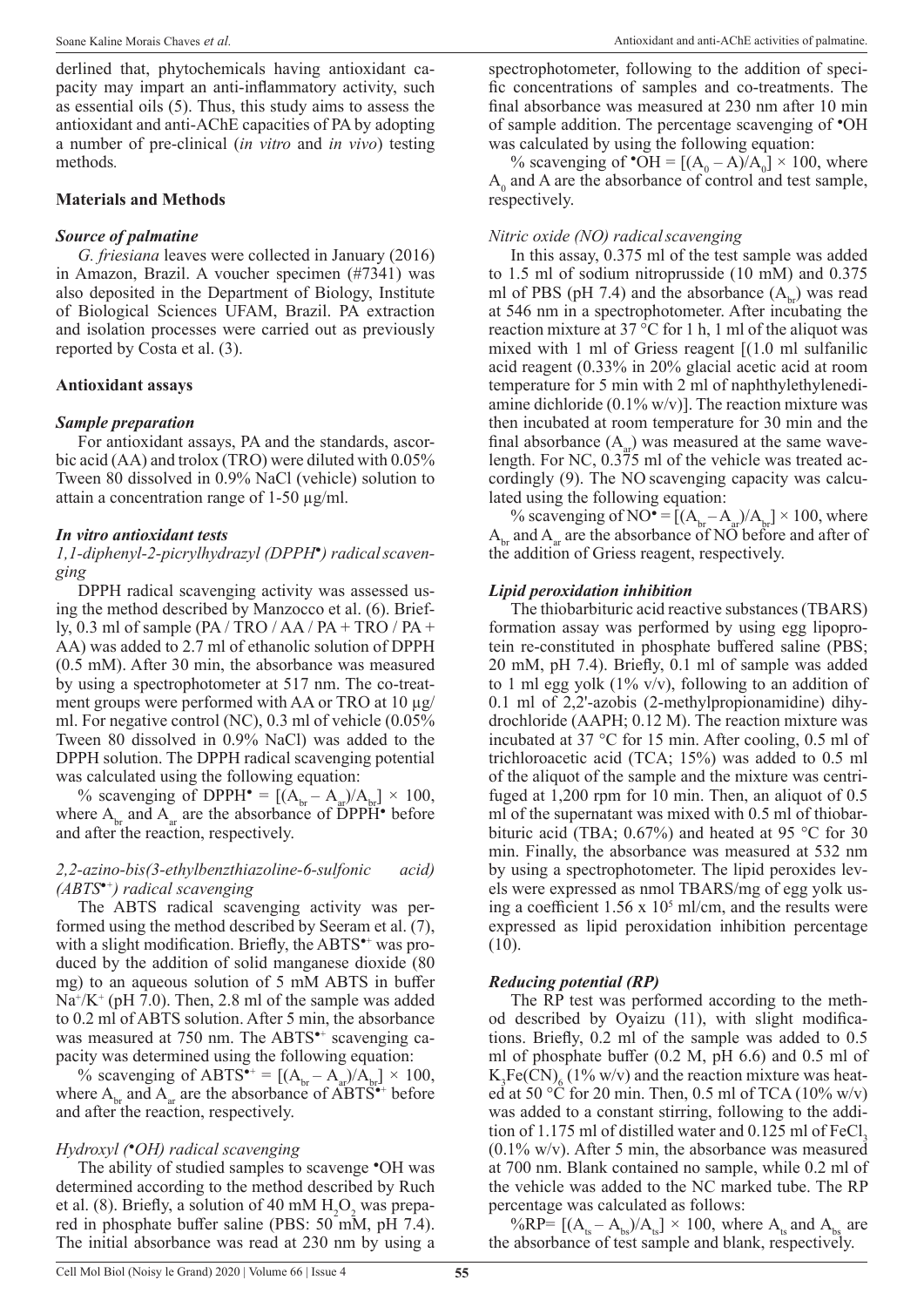#### *In vivo oxidant/antioxidant assay*

## *S. cerevisiae strains*

The *Saccharomyces cerevisiae* EG118 strain is deficient in the enzymatic system involving the cytoplasmic superoxide dismutase (SOD; CuZn-SOD - *SOD1* gene product), and EG110 for mitochondrial SOD (Mn-SOD - *SOD2* gene product). EG133 is the double mutant and deficient on both *SOD1* and *SOD2*. EG103 corresponds to the wild type (SOD-WT), while EG to the *SOD1* (cytosolic SOD) and catalase (CAT)*-1* (cytosolic CAT) defective strains. The strains used were kindly provided by Genetic Toxicology research group from the Federal University of Rio Grande do Sul, Brazil.

## *Central disk test in S. cerevisiae strains*

The test was performed alone-, pre-, co- and in a post-treatment manner, using hydrogen peroxide  $(H_2O_2)$ as a stressor (STR) and saline solution as NC group. Strains sources and identification were as previously demonstrated (12). Briefly, the strains were maintained in yeast extract-peptone-dextrose (YEPD) medium, and PA (10  $\mu$ l) at each specified dosage (1-50  $\mu$ g/ml) was added to the sterile paper disc (13). In the pre-treatment assay, the PA-treated discs were incubated in bacteriological oven for 3 h at 35 °C. Then, 10 µl of STR was added in the discs. Co-treatment was compiled with a subsequent treatment of PA + STR, while post-treatment with the STR prior to a 3 h of PA treatment. STR was used at 10 mM. All dishes were then incubated at 35 °C for 48 h. The inhibition zones (mm) were measured at a range of 0 mm (full growth) to 40 mm (no growth). All tests were triplicated.

## **Test for anti-acetylcholinesterase (AChE) activity**

## *Sample preparation*

PA was diluted in the same above referred vehicle to attain a concentration range from 0.0625 to 1 mg/ml, while TRO in di-methylsulphoxide (DMSO) to 50 mM. Ascorbic acid (AA) and caffeine (CAF) were also used as standards for qualitative anti-AChE assay.

## *Qualitative anti-AchE assay*

Approximately 2.0 µl of sample was applied to a silica gel plate with the aid of a capillary tube and eluted with chloroform-methanol (9:1) solvent system. Then, plates were sprayed with DTNB (5,5'-dithiobis [2-nitrobenzoic acid)/Atci (acetylthiocholine iodide) (1 mM DTNB, and 1 mM Atci in tris buffer at pH 8) and incubated for 15 min at 37 °C, following to dry for 3-5 min and re-spraying with 10 U/ml cholinesterase enzyme. White spots appearance in yellow plates confirmed the AChE inhibitory capacity (14).

# *Ellman's method for anti-AChE activity (quantitative)*

Ellman's method was used and adapted from Pohanka et al. (15). Birefly, a disposable cuvette was filled with 0.4 ml of 0.4 mg/ml DTNB, 0.025 ml of AChE solution (0.5 μkat in 1 mM acetylthiocholine), 0.425 ml of PBS, and 0.050 ml of sample (PA/TRO/PA+TRO). The reaction was started by adding 0.1 ml of acetylthiocholine chloride at a given concentration for the assessment of  $K_{m}$  and  $V_{max}$  or 1 mM for toxicological and pharmacological investigations. Absorbance at 412 nm was

measured immediately and after 1 min. Enzyme activity was calculated through estimation of the extinction coefficient,  $\varepsilon = 14,150$  M/cm.

## **Statistical analysis**

The results are expressed as mean  $\pm$  standard deviation (SD). The analysis of variance (ANOVA) followed by Newman-Keul's *post*-*hoc* test *t*-student test using GraphPad Prism software (version 6.0, San Diego, California, U.S.A., Copyright  $\circledcirc$ ), considering p <0.05.

## **Results and Discussion**

Oxidative stress is triggered by an imbalance between reactive species production [e.g., reactive oxygen/ nitrogen species (ROS/RNS), free radicals, oxidizable ions and metals] and of antioxidants. Although, reactive species play a number of important physiological roles, an augmented production triggers a wide number of oxidative stress-mediated disorders (12). In our study, PA markedly (p<0.05) scavenged the DPPH<sup>•</sup>, ABTS<sup>•+</sup>, <sup>•</sup>OH and NO radicals in a concentration-dependent manner. PA also reduced the TBARS formation, attributed to a strong reducing capacity. In the *in vitro* antioxidant tests, the half-maximal effective concentrations  $(EC_{50})$ of PA were found between 2.17 and 14.4 µg/ml, and a potent antioxidant capacity was observed combining PA and TRO.

Among the reactive species, the peroxynitrite radical  $(ONOO<sup>•</sup>)$ , formed by the reaction between NO and  $O<sub>2</sub>$ may oxidize cell macromolecules, including lipids, proteins, carbohydrates and genetic materials (e.g., DNA/ RNA), at same time that increases β-amyloid peptide (Aβ) aggregation (1). The Aβ aggregation is evident to accumulate in AD patients. In this sense, substances with NO scavenging capacity may be helpful in AD treatment (16). In this study, PA alone and/or with TRO/ AA revealed promising NO scavenging abilities.

The simple eukaryotic system, *S. cerevisiae* strains are commonly used to determine the oxidant/antioxidant capacities of numerous substances. The membrane constitution of *S. cerevisiae* facilitates the up-take of test substances (12). In our study, in comparison to the NC group, both STR and PA concentration-dependently inhibited all *S. cerevisiae* strains growth. This may be due to their antioxidant-mediated pro-oxidative effect on yeast cells; this is because, when PA was co-treated (pre-, co- and post-treatment) with STR significantly (p  $\leq$ 0.05) increased the survival capacity of the test strains (Table 2-5). Thus, we suppose that PA-mediated  $\bullet$ OH scavenging capacity may be linked to this effect.

Galanthamine, a potent AChE inhibitor, widely used in AD treatment has shown significant antioxidant properties in some *in vitro* models through reduction of ROS, especially the NO generation in human neuroblastoma cells treated with  $H_2O_2$  (17). This drug also has protective capacity against  $H_2O_2$ -induced oxidative damage in human lymphocytes  $(18)$ . The oxidative stress, more specifically, the lipid peroxidation phenomenon may augment the Aβ levels. Moreover, the tau protein hyperphosphorylation is also known as another important cause of AD. In a study, TRO has been reported to prevent tau protein hyperphosphorylation (19). In this study, PA exhibited AChE inhibitory capacity. The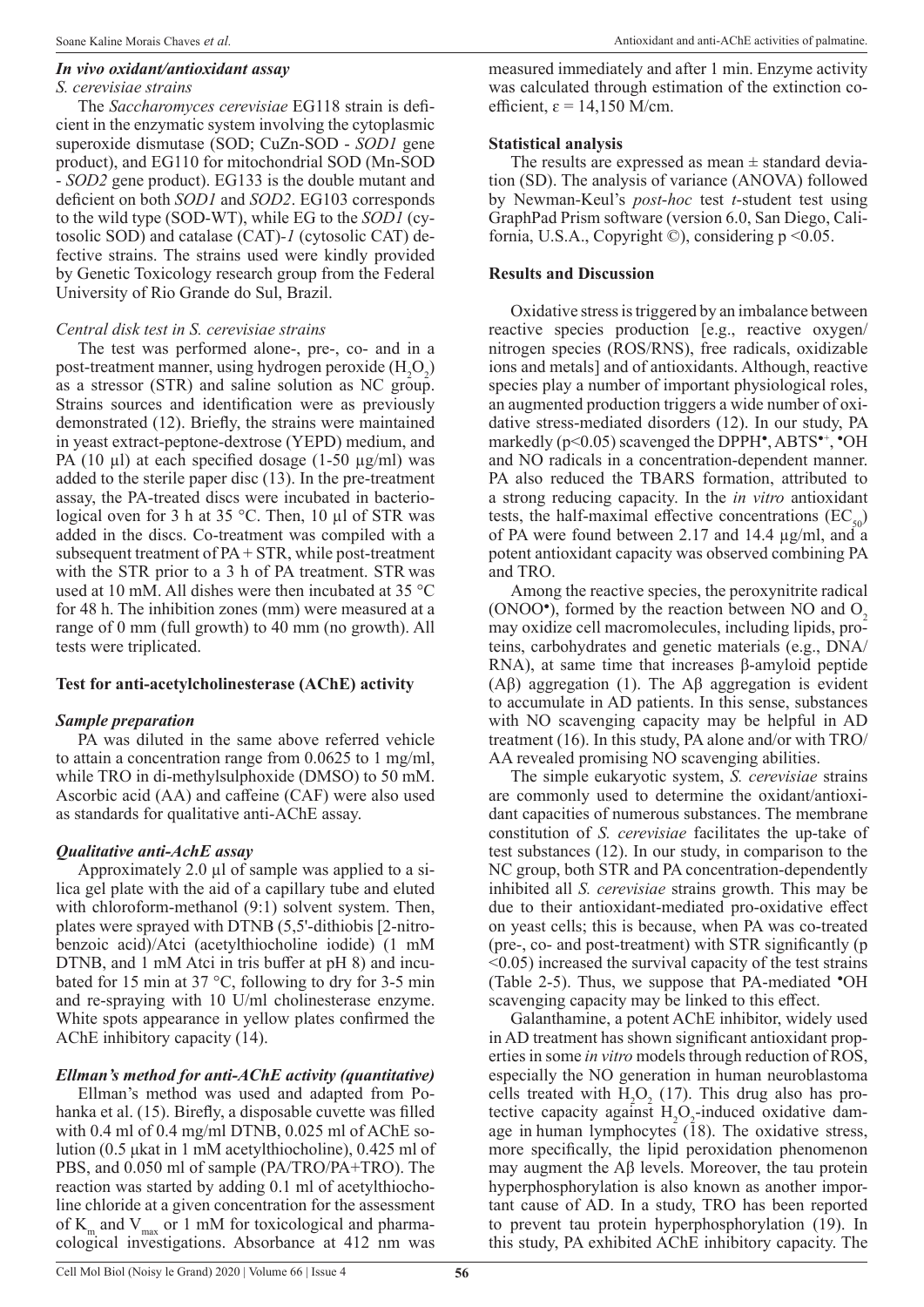#### **Table 1**. Antioxidant capacity of palmatine and of positive controls.

| <b>Treatments</b> | $EC_{50} (\mu g/ml) [CI (\mu g/ml), R^2]$ |                       |                        |                        |                       |                       |  |  |  |  |
|-------------------|-------------------------------------------|-----------------------|------------------------|------------------------|-----------------------|-----------------------|--|--|--|--|
|                   | DPPH test                                 | ABTS test             | OH test                | NO test                | <b>TBARS</b> test     | RP test               |  |  |  |  |
|                   | $3.48 \pm 0.48$                           | $10.64 \pm 0.74$      | $10.91 \pm 0.70$       | $14.47 \pm 0.82$       | $3.97 \pm 0.30$       | $2.17 \pm 0.40$       |  |  |  |  |
| PA                | $[0.57 - 24.87, 0.97]$                    | $[5.72-19.81, 0.94]$  | [5.2222.81, 0.92]      | $[8.11 - 25.83, 0.95]$ | $[2.12 - 7.43, 0.96]$ | $[1.04-4.51, 0.95]$   |  |  |  |  |
| <b>TRO</b>        | $0.87 \pm 0.38$                           | $2.32 \pm 0.56$       | $4.74 \pm 0.48$        | $5.02 \pm 0.50$        | $1.02 \pm 0.30$       | $0.14 \pm 0.22$       |  |  |  |  |
|                   | $[0.11 - 6.66, 0.81]$                     | $[0.56-9.64, 0.83]$   | $[1.08 - 20.93, 0.79]$ | $[2.34-10.76, 0.93]$   | $[0.29 - 3.55, 0.90]$ | $[0.02 - 0.83, 0.93]$ |  |  |  |  |
| AA                | $1.74 \pm 0.40$                           | $3.85 \pm 0.54$       | $4.56 \pm 0.36$        | $6.23 \pm 0.46$        | $3.56 \pm 0.28$       | $1.48 \pm 0.39$       |  |  |  |  |
|                   | $[1.23 - 7.33, 0.89]$                     | $[1.76 - 8.39, 0.94]$ | $[2.25-9.23, 0.95]$    | $[3.27 - 11.85, 0.95]$ | $[2.01 - 6.32, 0.97]$ | $[0.29 - 7.55, 0.83]$ |  |  |  |  |
|                   | $3.12 \pm 0.54$                           | $3.70 \pm 0.24$       | $6.25 \pm 0.44$        | $1.73 \pm 0.36$        | $0.49 \pm 0.22$       | $0.44 \pm 0.22$       |  |  |  |  |
| $PA + TRO$        | $[0.15-64.90, 0.53]$                      | $[2.38 - 5.73, 0.98]$ | $[2.98-13.11, 0.94]$   | $[0.35 - 5.46, 0.87]$  | $[0.15-1.59, 0.94]$   | $[0.14 - 1.35, 0.94]$ |  |  |  |  |
| $PA + AA$         | $0.06 \pm 0.30$                           | $3.74 \pm 0.50$       | $7.13 \pm 0.56$        | $3.41 \pm 0.40$        | $0.97 \pm 0.24$       | $1.54 \pm 0.22$       |  |  |  |  |
|                   | $[0.002 - 1.92, 0.85]$                    | $[1.71 - 8.18, 0.94]$ | $[3.45-14.70, 0.93]$   | $[1.15-10.15, 0.89]$   | $[0.25 - 2.49, 0.93]$ | $[0.96 - 2.47, 0.98]$ |  |  |  |  |

PA: palmitine; TRO: trolox; AA: ascorbic acid; EC<sub>50</sub>: half-maximal effective concentration; CI: confidence interval; R<sup>2</sup>: coefficient of determination at 95% confidence level.

**Table 2.** Antioxidant capacity of palmatine and of controls in *S. cerevisiae*

| <b>Strains</b>                    | NC              | H, O,                          | $PA$ ( $\mu$ g/ml)        |                  |                  |                  |                  |  |
|-----------------------------------|-----------------|--------------------------------|---------------------------|------------------|------------------|------------------|------------------|--|
|                                   |                 | $(50 \text{ mM})$              | $50 \mu g/ml$             | $25 \mu g/ml$    | $10 \mu g/ml$    | $5 \mu g/ml$     | $\log\mu$        |  |
| SOD-WT                            | $0.75 \pm 0.47$ | $30.75 \pm 5.058$ <sup>a</sup> | $29.25 \pm 2.98^{\circ}$  | $28.25 \pm 5.85$ | $27.50 \pm 9.74$ | $17.00 \pm 3.55$ | $9.00 \pm 3.46$  |  |
| Sod $1\Delta$                     | $1.75 \pm 1.70$ | $25.50 \pm 4.20^b$             | $20.25 \pm 8.53$          | $11.50 \pm 3.87$ | $14.00 \pm 2.44$ | $12.00 \pm 2.30$ | $10.25 \pm 2.06$ |  |
| $Sod2\Lambda$                     | $0.50 \pm 0.28$ | $25.25 \pm 6.18^b$             | $24.75 \pm 11.38^{\circ}$ | $14.50 \pm 2.10$ | $17.50 \pm 4.12$ | $15.75 \pm 4.34$ | $9.75 \pm 0.50$  |  |
| $Sod1ASod2\Delta$                 | $2.75 \pm 3.59$ | $27.00 \pm 5.09$ °             | $18.50 \pm 5.44^{\circ}$  | $15.00 \pm 1.55$ | $11.50 \pm 2.5$  | $12.00 \pm 3.36$ | $12.25 \pm 0.50$ |  |
| $Cat1\triangle$                   | $0.50 \pm 0.57$ | $24.25 \pm 4.03^{\circ}$       | $16.75 \pm 2.36^{\circ}$  | $11.50 \pm 4.04$ | $10.50 \pm 1.91$ | $11.75 \pm 2.06$ | $9.75 \pm 0.50$  |  |
| Sod1 $\triangle$ Cat1 $\triangle$ | $1.25 \pm 1.50$ | $22.25 \pm 4.57^{\rm b}$       | $16.25 \pm 2.75^{\circ}$  | $12.00 \pm 1.82$ | $11.25 \pm 0.95$ | $11.50 \pm 1.73$ | $12.25 \pm 3.94$ |  |

CAT, catalase; H<sub>2</sub>O<sub>2</sub>, hydrogen peroxide; NC, negative control (vehicle); PA, palmatine; SOD, superoxide dismutase. Values are mean  $\pm$  SD (n = 4); <sup>a</sup>p <0.05, <sup>b</sup>p <0.001 and  $c_p < 0.0001$  compared to the NC.

Table 3. Evaluation of antioxidant capacity of palmatine co-treated to the H<sub>2</sub>O<sub>2</sub> controls in *S. cerevisiae.* 

| <b>Strains</b>              | NC.             | H, O,<br>$(50 \text{ mM})$    | $PA + 50$ mM $H2O2$           |                          |                   |                  |                                 |  |
|-----------------------------|-----------------|-------------------------------|-------------------------------|--------------------------|-------------------|------------------|---------------------------------|--|
|                             |                 |                               | $50 \mu g/ml$                 | $25 \mu g/ml$            | $10 \mu g/ml$     | $5 \mu g/ml$     | $1 \mu g/ml$                    |  |
| SOD-WT                      | $0.75 \pm 0.95$ | $38.50 \pm 1.91$ <sup>a</sup> | $31.25 \pm 6.13^{\circ}$      | $29.23 \pm 2.87$         | $30.75 \pm 4.64$  | $25.25 \pm 2.06$ | $21.25 \pm 2.68$ <sup>a.c</sup> |  |
| Sod $1\Delta$               | $1.75 \pm 0.85$ | $35.00 \pm 4.76^b$            | $35.00 \pm 4.24$ <sup>a</sup> | $32.00 \pm 3.65^{\circ}$ | $30.75 \pm 4.78$  | $24.50 \pm 5.26$ | $21.00 \pm 5.7$                 |  |
| $Sod2\Delta$                | $0.50 \pm 0.28$ | $37.25 \pm 3.77^{\circ}$      | $31.75 \pm 2.06^{\circ}$      | $34.00 \pm 4.69^{\circ}$ | $28.00 \pm 2.44$  | $31.75 \pm 2.06$ | $23.00 \pm 2.44$                |  |
| Sod1ASod2 <sub>A</sub>      | $2.75 \pm 3.59$ | $30.75 \pm 1.50^{\circ}$      | $34.75 \pm 3.73^{\circ}$      | $34.75 \pm 6.80^{\circ}$ | $34.50 \pm 3.69$  | $27.25 \pm 6.80$ | $24.00 \pm 3.55$                |  |
| $Cat1\Delta$                | $0.50 \pm 0.28$ | $36.75 \pm 4.55^{\circ}$      | $32.00 \pm 4.23^{\circ}$      | $33.00 \pm 4.96^{\circ}$ | $29.75 \pm 9.32$  | $27.50 \pm 7.18$ | $26.25 \pm 6.50$                |  |
| Sod1 $\Delta$ Cat1 $\Delta$ | $1.25 \pm 1.50$ | $36.10 \pm 4.97$ <sup>a</sup> | $34.75 \pm 4.99^{\circ}$      | $33.00 \pm 4.96^{\circ}$ | $35.50 \pm 5.196$ | $31.25 \pm 6.29$ | $29.75 \pm 6.94$                |  |

CAT, catalase; H<sub>2</sub>O<sub>2</sub>, hydrogen peroxide; NC, negative control (vehicle); PA, palmatine; SOD, superoxide dismutase. Values are mean  $\pm$  SD (n = 4); <sup>a</sup>p <0.05 and <sup>b</sup>p <0.001 compared to NC;  $\degree$ p <0.05 compared to the H<sub>2</sub>O<sub>2</sub>.

Cell Mol Biol (Noisy le Grand) 2020 | Volume 66 | Issue 4

Cell Mol Biol (Noisy le Grand) 2020 | Volume 66 | Issue 4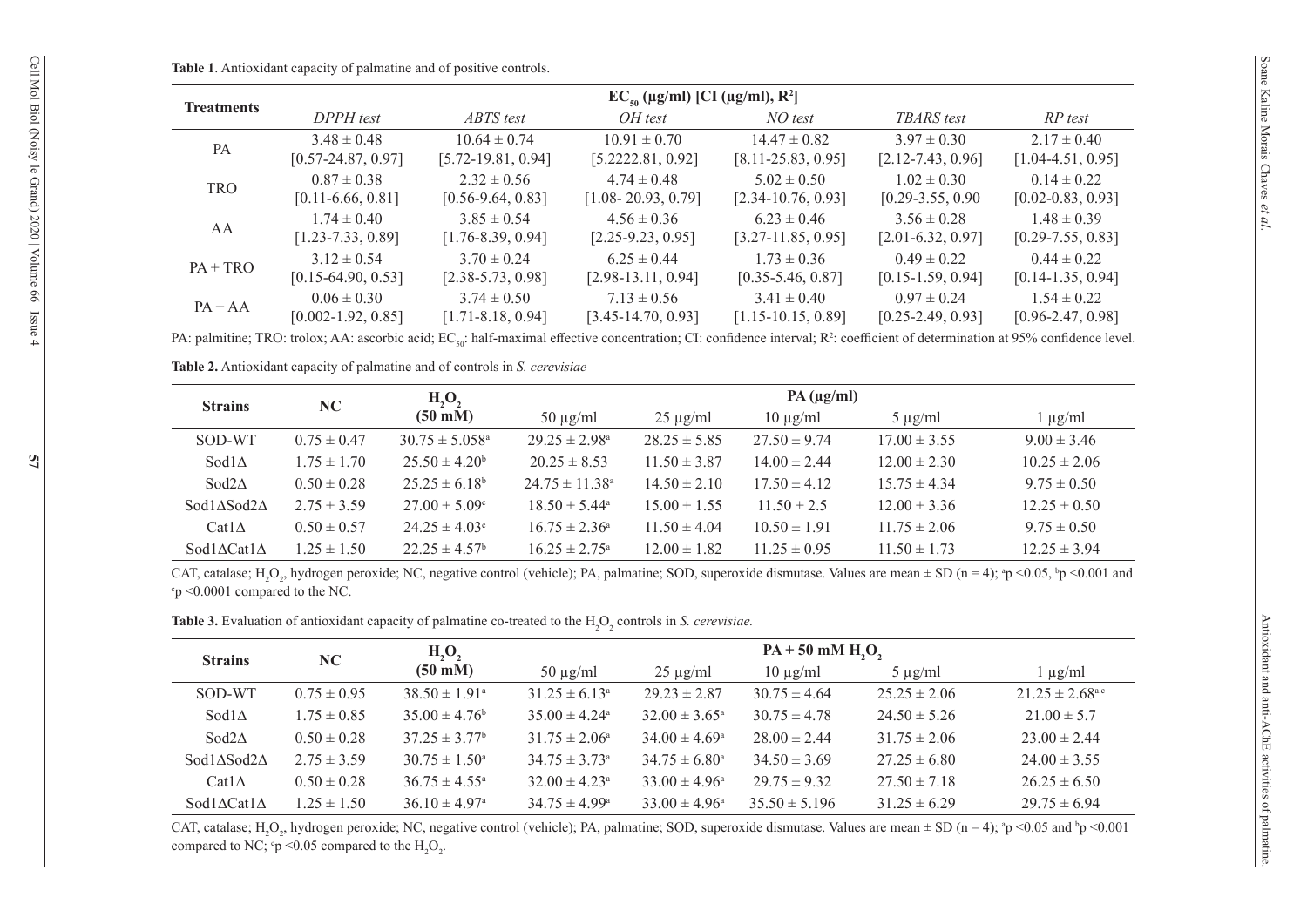| <b>Strains</b>                              | NC              | $H_2O_2$                 | Table 4. Evaluation of antioxidant capacity of palmatine pre-treated to the H <sub>2</sub> O <sub>2</sub> controls in S. cerevisiae.<br>PA ( $\mu$ g/ml) + H <sub>2</sub> O <sub>2</sub> (50 mM) |                   |                   |                  |                   |  |  |
|---------------------------------------------|-----------------|--------------------------|--------------------------------------------------------------------------------------------------------------------------------------------------------------------------------------------------|-------------------|-------------------|------------------|-------------------|--|--|
|                                             |                 | $(50 \text{ mM})$        | $50 \mu g/ml$                                                                                                                                                                                    | $25 \mu g/ml$     | $10 \mu g/ml$     | $5 \mu g/ml$     | $1 \mu g/ml$      |  |  |
| SOD-WT                                      | $0.75 \pm 1.75$ | $39.00 \pm 5.05^{\rm b}$ | $30.75 \pm 6.50$                                                                                                                                                                                 | $27.00 \pm 6.05$  | $29.75 \pm 4.50$  | $22.75 \pm 6.00$ | $23.00 \pm 6.05$  |  |  |
| Sod $1\Delta$                               | $1.75 \pm 1.70$ | $37.00 \pm 4.76^b$       | $31.50 \pm 5.06$                                                                                                                                                                                 | $30.25 \pm 11.32$ | $29.00 \pm 4.54$  | $27.50 \pm 4.04$ | $24.75 \pm 4.57$  |  |  |
| Sod $2\Delta$                               | $0.50 \pm 0.57$ | $37.25 \pm 3.77^{\rm b}$ | $32.50 \pm 3.00$                                                                                                                                                                                 | $31.25 \pm 10.11$ | $30.75 \pm 6.50$  | $27.00 \pm 6.05$ | $28.00 \pm 6.075$ |  |  |
|                                             |                 | $37.75 \pm 3.86^{\circ}$ | $35.75 \pm 5.31$                                                                                                                                                                                 | $31.25 \pm 2.98$  | $33.75 \pm 8.008$ | $32.00 \pm 9.27$ | $27.00 \pm 8.75$  |  |  |
|                                             | $2.75 \pm 3.59$ |                          |                                                                                                                                                                                                  |                   |                   |                  |                   |  |  |
| Sod1 $\Delta$ Sod2 $\Delta$<br>$Cat1\Delta$ | $0.50 \pm 0.28$ | $36.75 \pm 4.50^{\circ}$ | $30.50 \pm 4.00$                                                                                                                                                                                 | $31.00 \pm 10.52$ | $29.00 \pm 8.36$  | $28.50 \pm 8.58$ | $26.75 \pm 9.03$  |  |  |

CAT, catalase; H<sub>2</sub>O<sub>2</sub>, hydrogen peroxide; NC, negative control (vehicle); PA, palmatine; SOD, superoxide dismutase. Values are mean  $\pm$  SD (n = 4);  ${}^{\circ}p$  <0.05 and  ${}^{\circ}p$  <0.001 compared to NC.

| <b>Strains</b>                    | NC                           | H, O,<br>$(50 \text{ mM})$    | $PA (\mu g/ml) + H2O2 (50 mM)$ |                  |                  |                  |                  |  |
|-----------------------------------|------------------------------|-------------------------------|--------------------------------|------------------|------------------|------------------|------------------|--|
|                                   |                              |                               | $50 \mu g/ml$                  | $25 \mu g/ml$    | $10 \mu$ g/ml    | $5 \mu g/ml$     | $1 \mu g/ml$     |  |
| SOD-WT                            | $0.75 \pm 0.95$              | $39.00 \pm 1.41$ °            | $30.50 \pm 7.72$               | $28.00 \pm 5.71$ | $32.00 \pm 2.94$ | $30.35 \pm 4.64$ | $23.50 \pm 3.10$ |  |
| $Sod1\Lambda$                     | $1.75 \pm 1.70$              | $37.00 \pm 4.76^b$            | $32.00 \pm 6.97^{*a}$          | $25.00 \pm 2.16$ | $27.75 \pm 7.63$ | $22.25 \pm 5.60$ | $17.00 \pm 4.96$ |  |
| Sod $2\Delta$                     | $0.50 \pm 3.77^{\rm b}$      | $37.25 \pm 3.77$ <sup>a</sup> | $34.50 \pm 4.20$               | $33.50 \pm 4.65$ | $28.75 \pm 3.86$ | $23.50 \pm 5.74$ | $24.75 \pm 6.94$ |  |
| $Sod1ASod2\Lambda$                | $2.75 \pm 3.5^{\rm b}$       | $37.75 \pm 3.86^b$            | $34.00 \pm 5.83$               | $30.25 \pm 5.9$  | $23.25 \pm 2.75$ | $28.50 \pm 9.4$  | $22.00 \pm 8.12$ |  |
| Catl $\Delta$                     | $0.50 \pm 0.57$ <sup>a</sup> | $36.75 \pm 4.57$ <sup>a</sup> | $30.00 \pm 6.16$               | $27.25 \pm 6.6$  | $24.25 \pm 4.50$ | $22.00 \pm 8.08$ | $20.00 \pm 2.16$ |  |
| Sod1 $\triangle$ Cat1 $\triangle$ | $1.25 \pm 1.50$              | $36.00 \pm 4.69^{\circ}$      | $33.00 \pm 6.92^{\circ}$       | $29.25 \pm 4.99$ | $24.75 \pm 3.50$ | $23.75 \pm 2.87$ | $18.25 \pm 9.60$ |  |

CAT, catalase; H<sub>2</sub>O<sub>2</sub>, hydrogen peroxide; NC, negative control (vehicle); PA, palmatine; SOD, superoxide dismutase. Values are mean  $\pm$  SD (n = 4); NC: negative control (vehicle);  $^{a}p$  <0.05,  $^{b}p$  <0.001 and  $^{c}p$  <0.0001 compared to the NC.